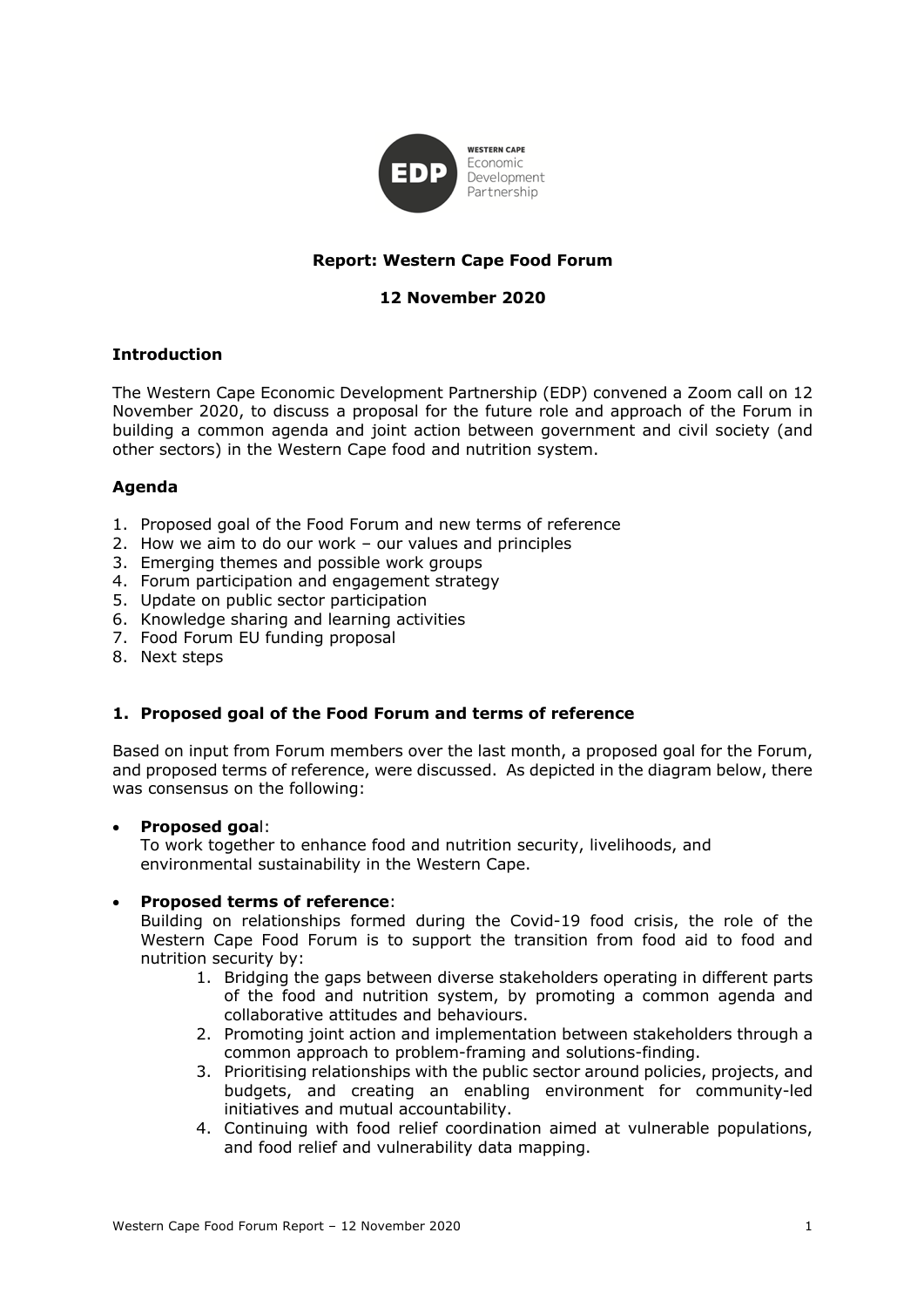

It was noted that the process does not yet include all elements of the food system. Some of the elements that were suggested for further consideration and inclusion were:

- The private sector commercial farming and large retailers, for example. An opportunity for creating trust between the private sector and other food system role players was identified, with a view to non-confrontational discussion of private sector practices. It was suggested that this could include engaging, via the Forum, with chambers of commerce or business organisations.
- The transformation of small-scale activities in the food system should also form part of the discussion, such as converting garden activity to farming, establishing cooperatives, etc.
- Training and capacity-building within the food system was also raised for consideration and inclusion.

Forum members are encouraged to continue to contribute to the refining of the Forum's goals.

## **2. How we aim to do our work – our values and principles**

The discussion then centred on a number of key values and principles that should inform how the Forum does its work. These included:

- Collaborative attitudes and behaviours
- Frequent communication
- Utilising an adaptive leadership approach. This implies not waiting for the 'perfect' data or 'perfect' plan but stepping into action (and building trust in action). At the same time, it means creating space to pause and reflect, learn, and regularly adapt and adjust the plans.
- Decentralisation encouraging direct action between partners at the local level. The Food Forum is not to act as a centralised gatekeeper.
- Having a partnering approach: help your partners to deliver on their mandates, in a collaborative way.
- Knowledge sharing and learning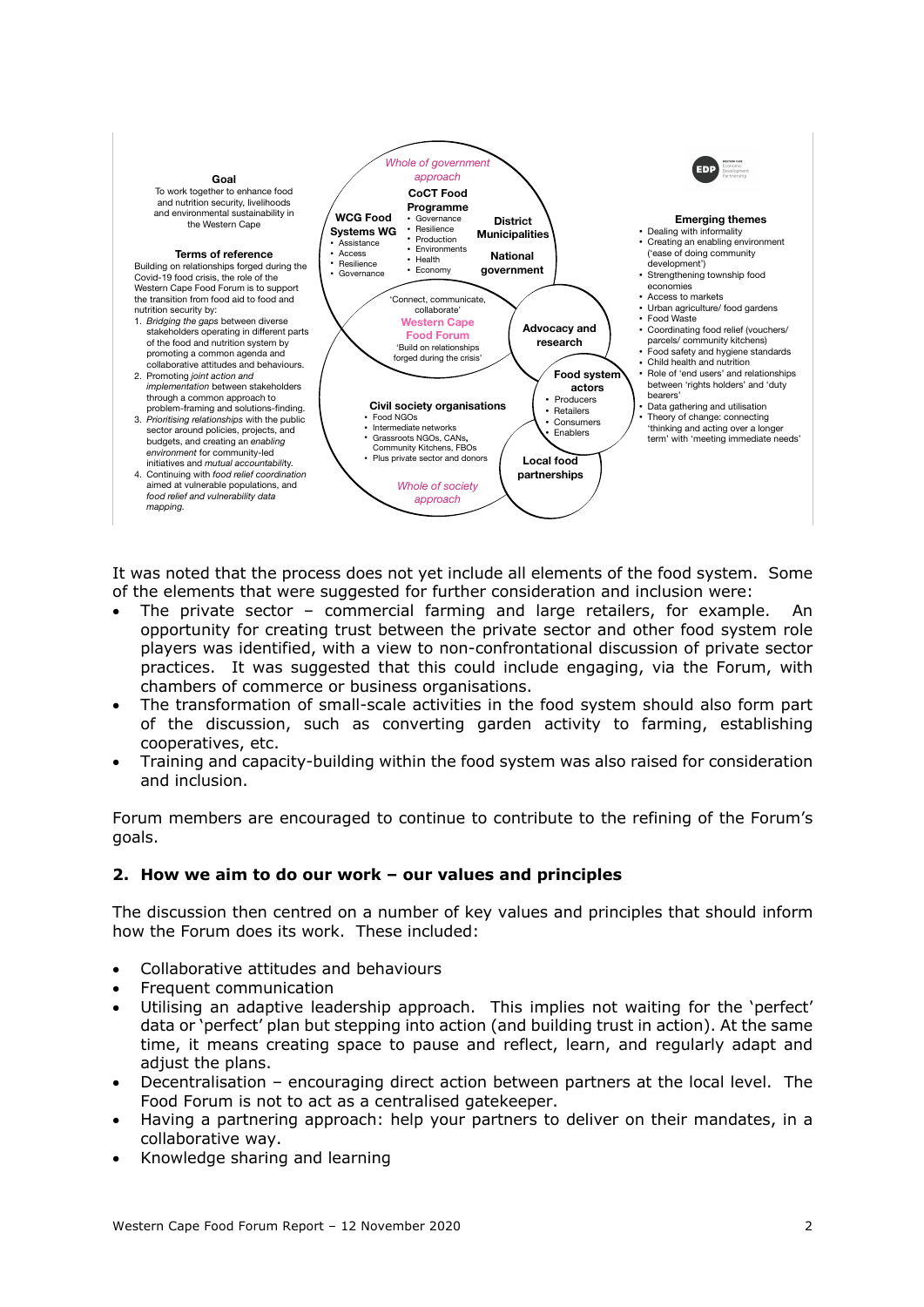- Seeing the food system as a whole, and not just our own projects or local areas or organisation (systems thinking, rather than starting with prescribed mandates). It was noted that permaculture already has a framework for systems thinking, which includes sustainable and resilience thinking. 'Donut Economics' was also noted for intersecting neatly with these principles.
- Having a transdisciplinary approach: building closer links between science (evidence, data, and analysis) and society (needs, priorities, and agency).

### **3. Emerging issues requiring a common agenda and joint action:**

Emerging issues requiring a common agenda and joint action have emerged, based on previous inputs from members, as well as ongoing consultations. The work of the Forum should not, however, be limited to these themes or issues: priorities will emerge in action. This will facilitate the development of a programme of action for the Forum for next year, as well as the potential establishment of thematic working groups.

The emerging themes that were discussed in the Forum include:

• Dealing with informality (i.e., community kitchens, food gardens, unregistered ECD centres, informal traders, spazas, waste pickers, grassroots NGOs, etc.) Public authorities in South Africa, constrained by rigid and highly complex regulatory systems, find it very difficult to transact with informal sector.

Note: SALGA has been doing work on a revised municipal by-law to support informal trading. This could be extended to look at all types of informality. There is also a draft Public Procurement Bill, Chapter Four of which makes potential provision for a community preferential procurement framework, which could form the basis of better community-government partnerships.

- Creating an enabling environment. There are well-established government programmes for reducing red tape or increasing the ease of doing business, aimed at the private sector and stimulating the market. What about 'ease of doing community development' to stimulate social innovation and to create an enabling environment for community-led initiatives?
- Strengthening township food economies
- Access to nutritious food through both formal and informal markets
- Joined up support for urban agriculture / micro farmers / household and community food gardens
- Food Waste
- Coordinating food relief (vouchers/parcels/soup kitchens)
- Food safety and hygiene standards
- Child health and nutrition (with reference, for example, to school feeding schemes and ECDs)
- A focus on 'end users', with a view to combating crime and entitlement
- Relationships between 'rights holders' (generally citizens) and 'duty bearers' (generally the public sector)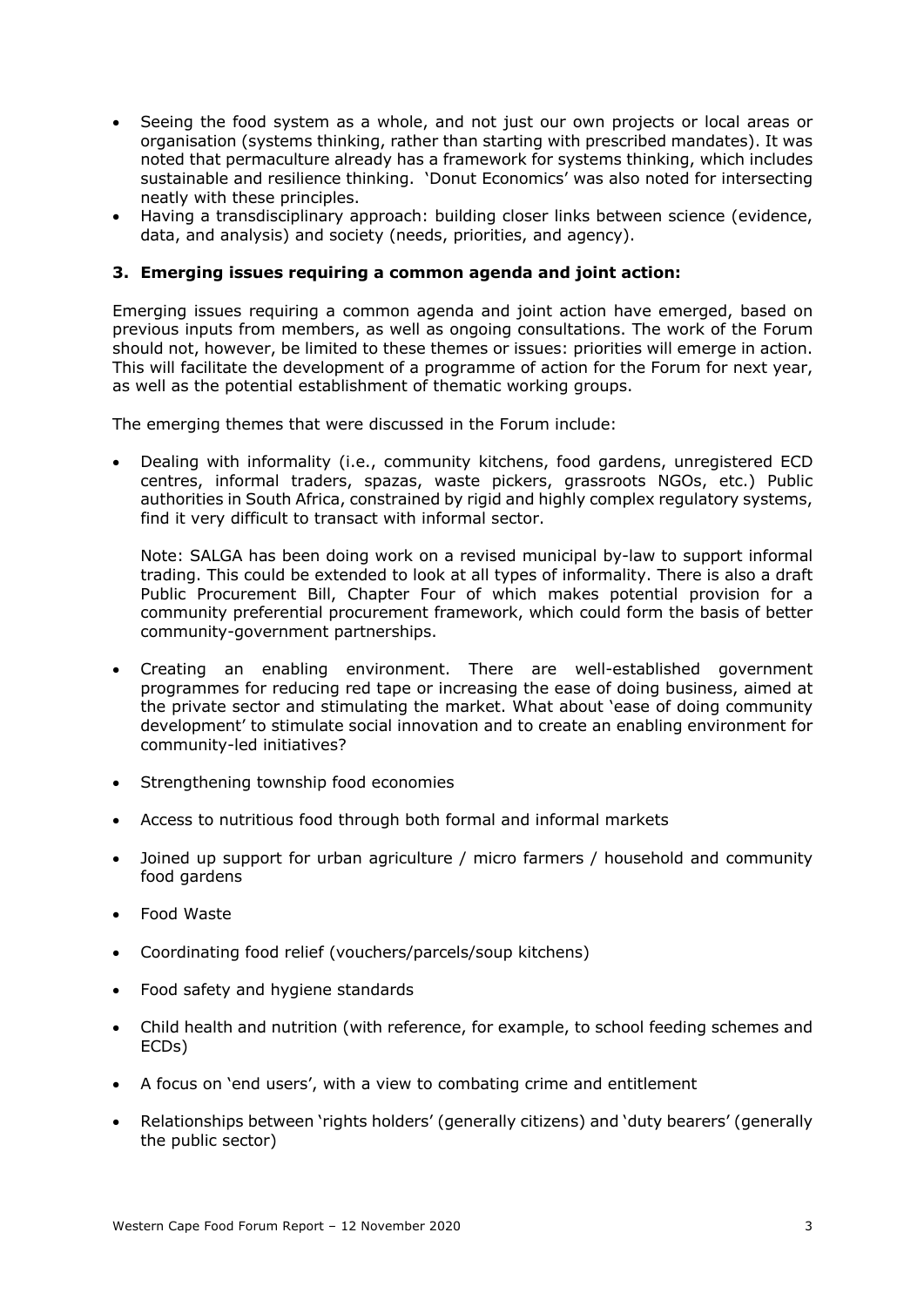- Data gathering and utilisation (including public sector initiatives) determining what to measure and how, who should collaborate, and how this data should be used.
	- $\circ$  It was suggested that data gathering could begin by mapping all food security programmes, from partners and collaborators, for a comprehensive picture.
	- $\circ$  It was also suggested that the Forum look at creating a 'wiki' of sorts, to start storing research, reports and data sets that members are willing to share. A system for gathering and sharing data could thus be developed.
- Developing a theory of change: connecting 'thinking and acting over a longer term' with 'meeting immediate needs'.

The creation of working groups focused on any of these themes received significant support in the Zoom chat. It was suggested that design thinking and Agile could help to form effective working groups, and that IDEO design group, who work in multi-disciplinary groups, is a helpful case study in this regard.

Forum members who are interested in convening or participating in working groups focused on any of these themes should contact Andrew Boraine at Andrew@wcedp.co.za. These will be discussed further at the next meeting.

## **4. Forum participation and engagement strategy**

The discussion then centred on potential contributors to the goals of the Forum. In all cases, Forum members are encouraged to add individuals, entities or networks to the list below.

Advocacy and research institutions and networks, such as:

- Centre of Excellence in Food Security, UWC and UP
- Institute for Poverty, Land and Agrarian Studies
- African Centre for Cities, UCT
- Southern Africa Food Lab
- GSB, UCT
- Sustainability Institute, US
- Centre for Complex Systems in Transition, US
- Children's Institute, UCT
- C40 Cities Food Systems Global Initiatives
- ICLEI

Relevant research processes, such as:

- Engaging civil society organisations in food security governance (CoE-CHEC)
- Development of policy briefs concerning food governance (CoE-CHEC)
- Urban food systems for healthy diets in South Africa (US, UCT, UL) + Nourished Child food environment mapping
- Assessing potential for employment-intensive land reform in South Africa (PLAAS)
- Food sensitive planning and urban design
- History and role of food charters
- Two Cape Town food, water, and energy nexus projects, one focusing on governance, one on new technologies

Local food partnerships (food systems work in action, with interesting experimentation), such as:

- Gugulethu Urban Farming Initiative
- Ikhaya Garden, Site C, Khayelitsha
- Food Flow SA (food producers, restaurants, community distribution partners)
- VPUU Community Urban Gardening
- Philippi Agri-hub project
- PHA Food and Farming Campaign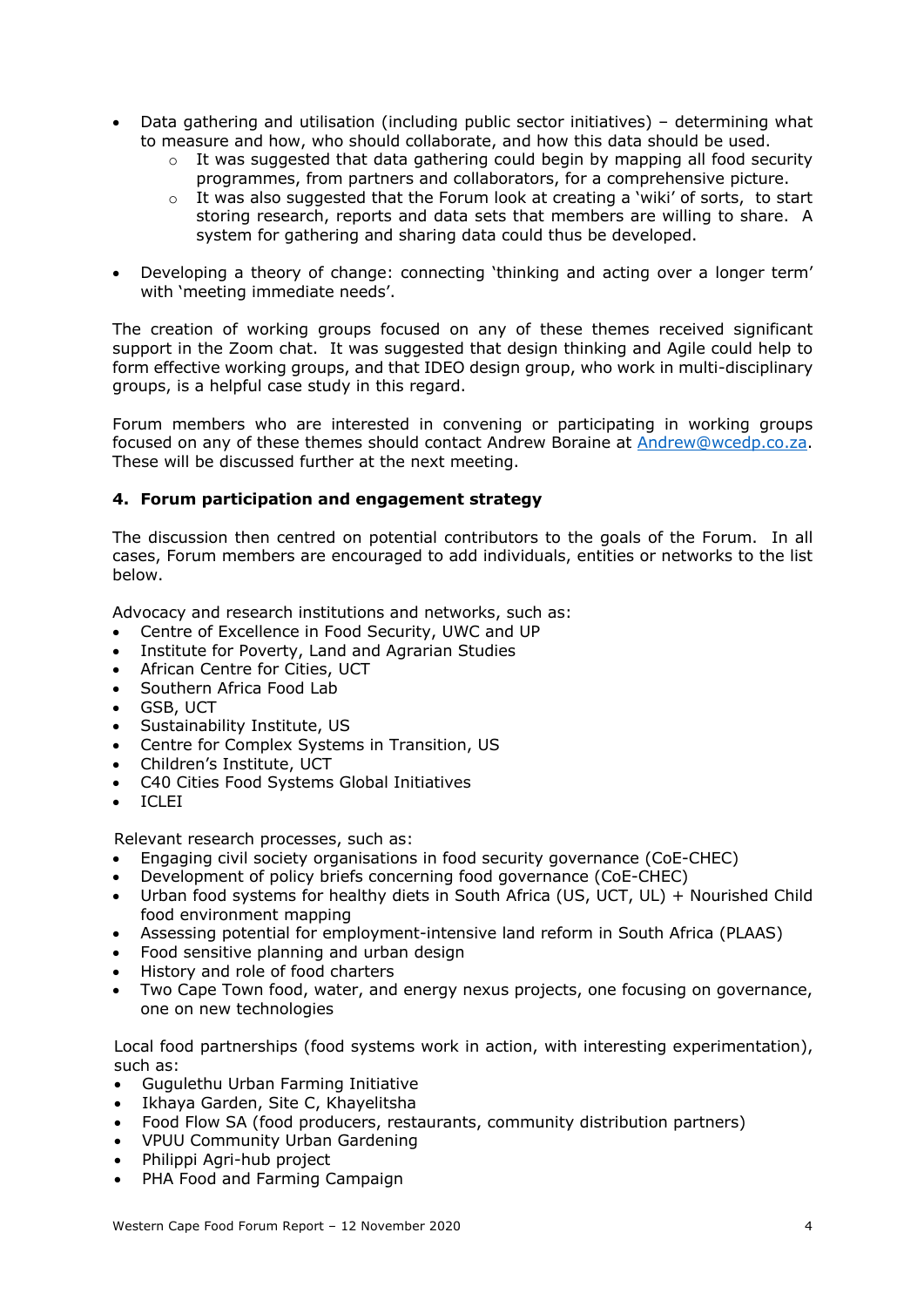- Cape Town Together Food Growers Initiative
- Stellenbosch Food Security Platform
- Garden Route Food Bank
- SEED in Mitchell's Plain

Food and nutrition advocacy NGOs, such as:

- DG Murray Trust
- Solidaridad Network
- Tekano
- Surplus People's project
- Women on Farms
- People's Health Movement
- Healthy Living Alliance
- WWF
- Southern African Faith Communities Environment Institute
- Ndifuna Ukwazi
- Heinrich Boll Foundation networks

It was then also suggested that the Forum draw in other sectors in the food and nutrition system, over time, such as:

- Production and processing: rural and urban, commercial and small scale
- Retail: Formal and informal, big and small
- Consumers (to address issues of purchasing power, location and distance, pricing)
- Enablers and support organisations

### **5. Update on public sector food and nutrition security processes**

### **City of Cape Town food relief programme:**

It was confirmed that the City of Cape Town programme of assistance for community kitchens is still be implemented before the end of the year.

#### **WCG Food Systems Working Group:**

The WCG Food Systems Working Group, in the process of being established, will consist of:

- Convenor Mogale Sebopetsa, HoD, Department of Agriculture
	- Cross-cutting WCG departmental representation with various areas of focus, i.e.
		- o Health (First 1000 days, Western Cape on Wellness)
		- o Education (National School Nutrition Programme)
		- o Cultural Affairs and Sport (After school programme)
		- o Social Development (ECD, Community Development, Data)
		- o Economic Development (township economies, informal economies)
		- o Agriculture (resilient food production, food gardens)
		- o Environmental Affairs and Planning (food sensitive planning and design, food waste)
		- o Transport and Public Works (public spaces and infrastructure)
		- o Department of the Premier (data management)
		- o Local government

The aim of this working group is to join forces with the City of Cape Town Food Security Programme and the five District Councils for a 'whole of government' approach to food and nutrition security.

Objectives and outputs of the working group: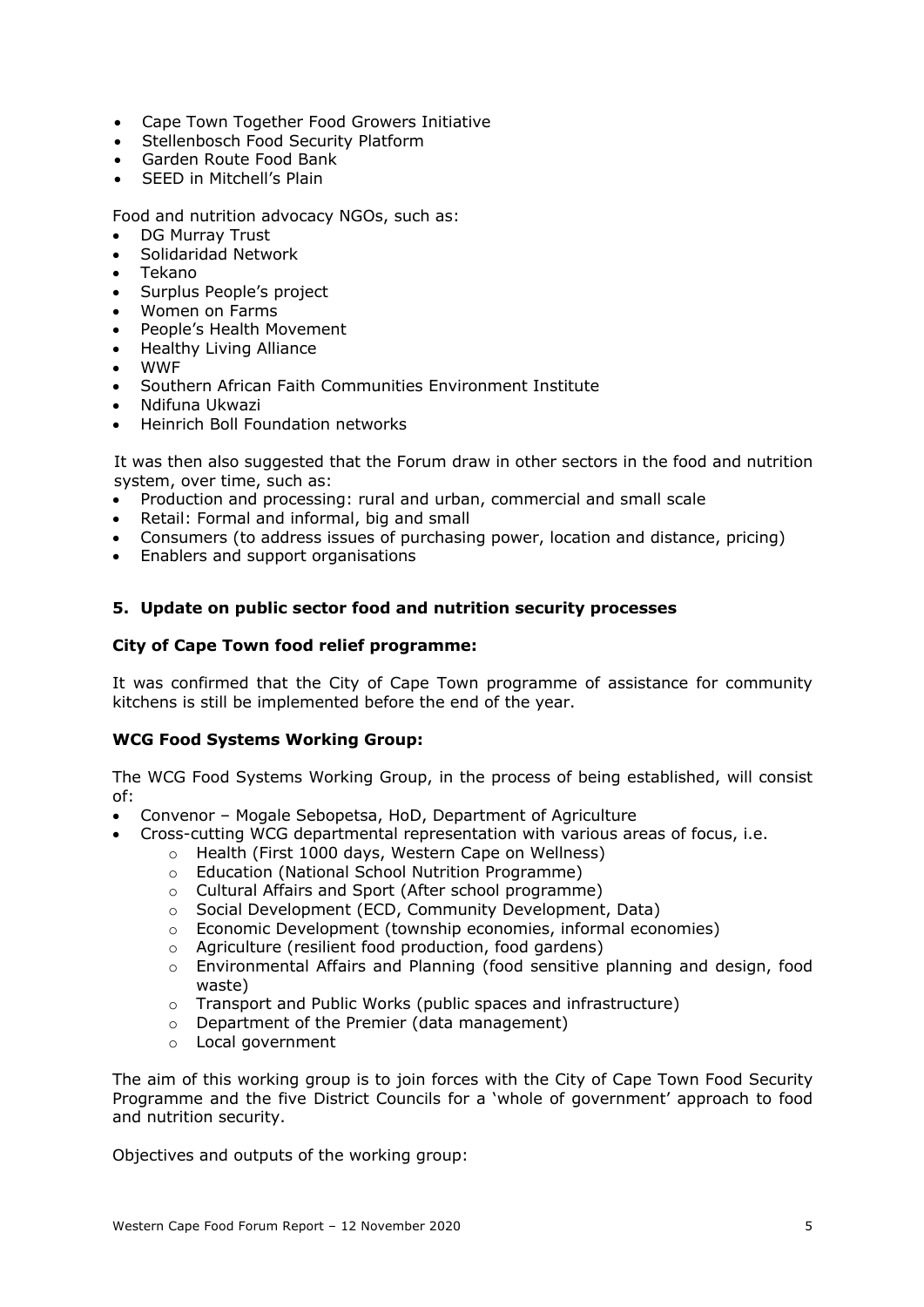- 1. Build a common cross-cutting approach to food and nutrition security between WCG departments and submit a 'Nourish to Flourish' programme framework to Cabinet for approval by April 2021.
- 2. Coordinate the WCG's ongoing participation in the Western Cape Food Forum and prepare a list of challenges and blockages in the food system to be addressed by WCG departments.
- 3. Design and implement three area-based food and nutrition system initiatives to inform the development of an area-based service delivery model.
- 4. Develop systems to update the mapping of vulnerable areas and populations and the delivery of food relief.
- 5. Create a food-systems learning platform to enhance continual reflection, feedback, adaptation, and the capturing of learning.

## **6. Knowledge sharing and learning**

• Feedback from Hungry Cities webinar (ICLEI, ACC)

The key outtakes from this webinar were:

- Countries with low food insecurity have an explicit approach to foster food access at a local level.
- The informal economy is central as a key food access strategy for most of the poorest sectors of the population.
- Food insecurity has been a long-term issue which is only really gaining traction now.

In discussion, it was noted that township entrepreneurs and agri-preneurs in the food system are operating widely, but are cautious of working with government in any extended way. "They are under the radar, and want to stay there". www.goodtogether.co.za and www.ucangrow.earth are two such small Microenterprise township solutions.

Access to working capital was also identified as a key issue for small-scale businesses in the food system.

- In the lead up to the UN Food Systems Summit in 2021, Forum members are encouraged to join an International Institute for Environment and Development (IIED) event on 25 November (starting 4pm) to learn how food systems transformation can be relevant for people living in poverty. Jane Battersby-Leonard from SA one of the keynote speakers. https://www.iied.org/food-systems-poor-shaping-agenda-for-foodsystems-summit
- The next Centre of Excellence for Food Security engagement, formatted as a workshop with breakout groups in association with ICLEI, is being held later this month. Details are available from Camille Adelle at cadelleup@gmail.com.

## **7. Food Forum funding application**

Andrea Couvert, one of the Forum members, notified the EDP of an EU call for proposals on Enhancing Accountability in South Africa. The specific objective of this call is to reinforce the role of civil society, the private sector and specific state institutions to enhance accountability, democratic engagement, and transparency in South Africa. The proposal would be for a three-year funding programme, starting from July next year.

The first step is to submit a concept note by 8 December. If successful, a full proposal should be submitted by April 2021.

It is proposed that the submission is based on the role of the Food Forum in promoting relationships of mutual accountability between CSOs, government and other stakeholders in the food and nutrition system.